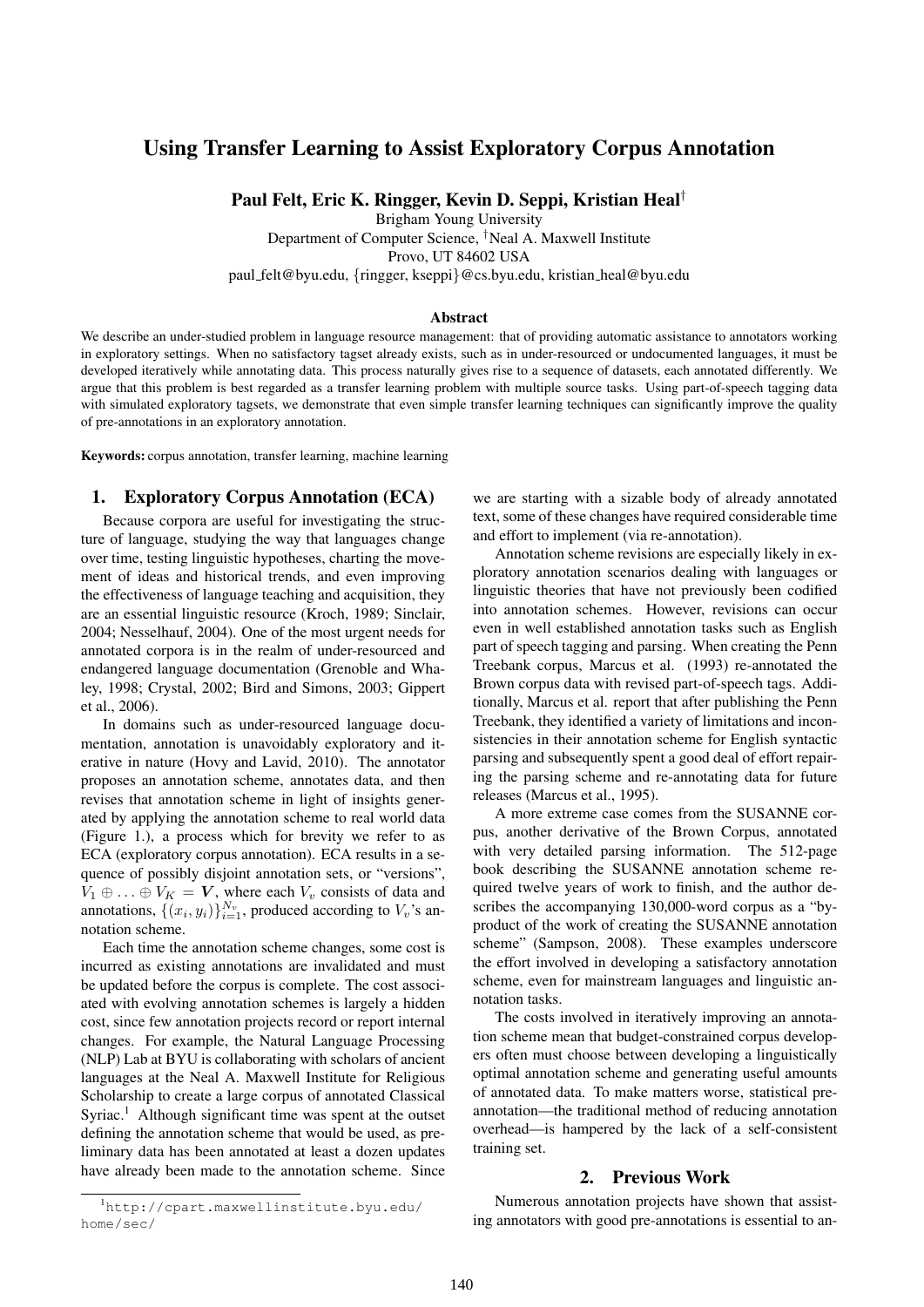

Figure 1: Two Kinds of Corpus Annotation

notator efficiency and accuracy. Studies in English partof-speech tagging, Chinese parsing, information extraction, named entity recognition, and Semitic morphological analysis all demonstrate that high accuracy pre-annotations correlate strongly with low annotation cost (Marcus et al., 1993; Chiou et al., 2001; Culotta and McCallum, 2005; Ganchev et al., 2007; Felt et al., 2012). This point is critical to our future decision (see Section 4.) to focus on increasing model accuracy as a stand-in for reduced cost.

Because accurate pre-annotation models are so effective in reducing annotation effort, much work has been done to train high quality models with as little data as possible. The active learning literature aims to reduce the cost required to train a model by selecting instances for annotation that are likely to be most informative (Settles, 2010). Weakly supervised techniques attempt to speed model training by learning from unlabeled instances, or by allowing annotators to communicate their knowledge to the model by specifying labels or constraints that are applicable to large classes of data instances (Roth and Yih, 2004; Druck et al., 2009; Liang et al., 2009; Ganchev et al., 2010).

We know of no previous work that explicitly addresses the problem of providing automatic assistance for ECA; however, corpus developers have naturally gravitated towards the solution of adapting knowledge from the data in out-of-date versions. For example, the creators of the Penn Treebank corpus used an altered version of the Brown Corpus's annotation scheme, which can be seen as an example of a single large step in the iterative process of ECA (Marcus et al., 1993). Although the existing Brown Corpus annotations were unsuitable for direct use, the creators of the Penn Treebank used an automatic tagging model trained on heuristically modified Brown Corpus data to automatically pre-annotate Penn Treebank data. Although imperfect, these pre-annotations effectively doubled annotation speed, greatly reducing annotation cost (Francis and Kucera, 1979; Church, 1988).

#### 2.1. Transfer Learning

Using knowledge from one or more source tasks to improve performance on a target task, as the Penn Treebank developers did, is known as transfer learning, and is an area of active research within machine learning. Providing preannotations for ECA fits naturally into the transfer learning framework. The following definition of transfer learning borrows notation and ideas from Pan and Yang (2010), but with minor changes to highlight connections between transfer learning and the motivation presented in Section 1..

Definition 1 (Transfer Learning) *Let* D *denote a domain comprising the feature space*  $\mathcal X$  *and a distribution*  $p(x)$ *over data*  $x \in \mathcal{X}$ *. Let*  $\mathcal{T}$  *denote a task, or annotation scheme, comprising a feature space*  $X$ *, a label space*  $Y$ *, and a labeling function*  $f : x \rightarrow y$  *where*  $x \in \mathcal{X}$  *and*  $y \in \mathcal{Y}$ <sup>2</sup> *Finally, let version*  $V_t$  *be the set of annotations produced according to the annotation scheme of task*  $\mathcal{T}_t$ . *Then the goal of transfer learning is to use data from all source versions*  $V_{1..t-1}$  *to improve our ability to model the target annotation scheme*  $\mathcal{T}_t$ .

Definition 1 encompasses a large number of scenarios. There may be one or many source versions. Different quantities of data and annotations may be available in any given version. Furthermore, each version is associated with an annotator, domain, and task, and therefore may differ from other versions in terms of  $\mathcal{X}$ ,  $p(x)$ ,  $\mathcal{Y}$ , or f. Each of these differences can be understood via simple examples. Text and images come from domains  $\mathcal{D}_1$ ,  $\mathcal{D}_2$  where  $X_1 \neq X_2$ . Poetry and newswire text come from domains where  $p_1(x) \neq p_2(x)$ . When two part-of-speech tagging tasks use different tagsets, then  $\mathcal{Y}_1 \neq \mathcal{Y}_2$ ; when they assign different meanings to the same tag,  $f_1 \neq f_2$ . Each setting

<sup>&</sup>lt;sup>2</sup>Although  $f$  may be approximately described in annotation manuals, the true  $f$  is generally unseen. In probabilistic approaches, f is often modeled as  $p(y|x)$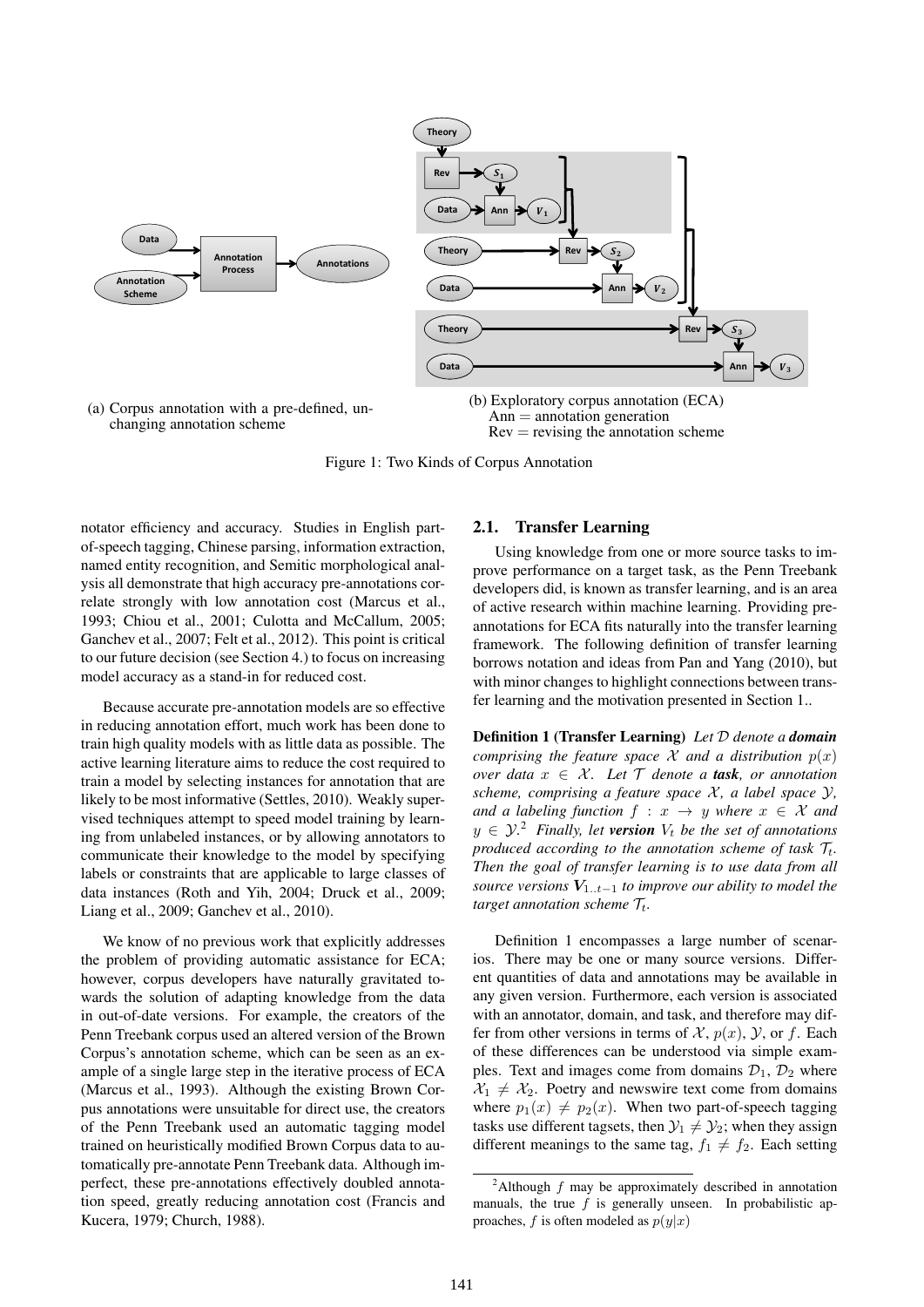of these variables in a versioned dataset  $V_{1...t}$  corresponds to a different transfer learning scenario.

Much work on transfer learning for NLP is currently in domain adaptation, the transfer setting in which  $\mathcal{T}_s = \mathcal{T}_t$ ,  $\mathcal{D}_s \neq \mathcal{D}_t$ , and the domains differ only in the marginal distribution of the data,  $p_s(X)$  and  $p_t(X)$ . An example of domain adaptation would be using Wikipedia text in which named entities (people, places, events, etc.) have been labeled in order to improve named entity recognition in movie reviews.

Other notable related work includes multi-task learning, a transfer setting in which  $\mathcal{D}_s = \mathcal{D}_t$  and there are multiple tasks that all differ from one another. Multi-task learning is unusual in that no source/destination distinctions made among tasks (Caruana, 1997). For example, Collobert et al. (2011) construct a system that simultaneously learns partof-speech tagging, named entity recognition, chunking, and semantic role labeling. Each task helps to inform the others, leading to higher performance on all tasks learned jointly than was possible for any individual task when learned individually.

### 3. ECA as Transfer Learning

We formally define the problem of providing machine assistance in the setting of exploratory corpus annotation as a transfer learning problem and introduce some simple solutions adapted from previous work. The solutions described below are appealing since they are conceptually simple and easy to implement using existing models as building blocks.

#### Definition 2 (Exploratory Corpus Annotation) *The*

*transfer learning setting in which the following are true. There are multiple source tasks*  $\mathcal{T}_{1..t-1}$ *. For each pair*  $i, j$  *of source tasks,*  $\mathcal{D}_i = \mathcal{D}_j$  *and*  $\mathcal{T}_i \neq \mathcal{T}_j$ *. Finally, each source version has at least some labeled data. Little or no labeled data is available for the target version*  $V_t$ .

Only a few of the possible transfer learning settings are commonly studied, and none of those match Definition 2. ECA is unusual and interesting from a transfer learning point of view because it has multiple source tasks and there is often a sequential relationship among the tasks.

#### 3.1. Baselines: TGTTRAIN and ALLTRAIN

Let TGTTRAIN be the approach that ignores all data from source tasks and trains a traditional supervised classification model only on the current target data  $V_t$ . We can expect TGTTRAIN to do well when  $V_t$  is large and badly when  $V_t$  is small, such as at the beginning of a project or just after a change is made to the annotation scheme. TGT-TRAIN corresponds to annotation projects that discard outdated annotations when a new version is introduced. In practice, this tends to happen during the initial stages of a project, when the perceived value of the information being lost is low.

Let ALLTRAIN be the algorithm that trains a traditional supervised classification model on all available data  $V_{1...t}$ , ignoring version boundaries. We would expect ALL-TRAIN to do well when there are few differences between the source and target datasets, and badly when there are large differences.

## 3.2. STACK

STACK refers to an adaptation of stacked generalization, in which traditional supervised models are trained on each of the datasets, and a higher level model is trained to accomplish the target task using the predictions of the lower level models as features (Wolpert, 1992). The higher level model can potentially discover patterns in the errors of the underlying models in order to know which are trustworthy in which contexts, and whether their guesses are wrong in ways that can be predictably mapped to the correct answer.

## 3.3. AUGMENT

AUGMENT is a simple and effective domain adaptation technique proposed by Daumé (2007). AUGMENT moves the data into a feature space that allows traditional supervised learning techniques to find commonalities and differences among data from different domains. It is assumed that there are two datasets: the source  $X_s$  and the target  $X_t$ . Each source feature vector is mapped into the new feature space by the kernel function  $\Phi^s(\mathbf{x}) = \langle \mathbf{x}, \mathbf{x}, 0 \rangle$ , and each target feature vector is mapped by the function  $\Phi^t(\boldsymbol{x}) =$  $\langle x, 0, x \rangle$ . Thus each feature has a source-specific version, a target-specific version, and a general version in the new feature space. This can be generalized to the context of multiple source domains by defining  $\Phi^{s1}(\boldsymbol{x}) = \langle \boldsymbol{x}, 0, 0, ..., \boldsymbol{x} \rangle$ ,  $\Phi^{s2}(\boldsymbol{x}) = \langle 0, \boldsymbol{x}, 0, ..., \boldsymbol{x} \rangle, ..., \Phi^{t}(\boldsymbol{x}) = \langle 0, 0, ..., \boldsymbol{x}, \boldsymbol{x} \rangle.$ 

## 4. Experiments

We would like to test the hypothesis that transfer learning can improve pre-annotations for ECA. However, evaluating a model in this setting requires access to corpora that recorded every version of the data  $V$  since the beginning of the project. We are aware of no such datasets. However, we can simulate such corpora by starting with an existing annotated corpus and probabilistically generating sequences of intermediate versions that explain how that corpus's annotation scheme might have come to be. For example, to start in familiar territory, we use the following process to create versioned datasets explaining the derivation of the Penn Treebank's part-of-speech tagged data.

|    | <b>Algorithm 1 Simulate Versioned POS Datasets</b>    |
|----|-------------------------------------------------------|
|    | <b>Given:</b> GoldData is the reference dataset       |
|    | Given: $GoldTags$ is the reference tagset             |
|    | 1: $Tags \leftarrow CompositeTag(GoldTag)$            |
|    | 2: dataset $\leftarrow \{\}$                          |
|    | 3: while $Tags \neq$ GoldTags do                      |
| 4: | $op \leftarrow sample({SPLIT,MOVE, MERGE})$           |
| 5: | $Tags \leftarrow apply(op, Tags)$                     |
| 6: | $\kappa \leftarrow sampleVersionSize()$               |
| 7: | $dataset \leftarrow annotate(\kappa, Tags, GoldData)$ |
|    | 8: return dataset                                     |

Algorithm 1 starts by grouping all the reference tags into a single composite tagset, then iterates between altering the tagset and annotating data until the original tagset is reached. A SPLIT represents an annotator deciding that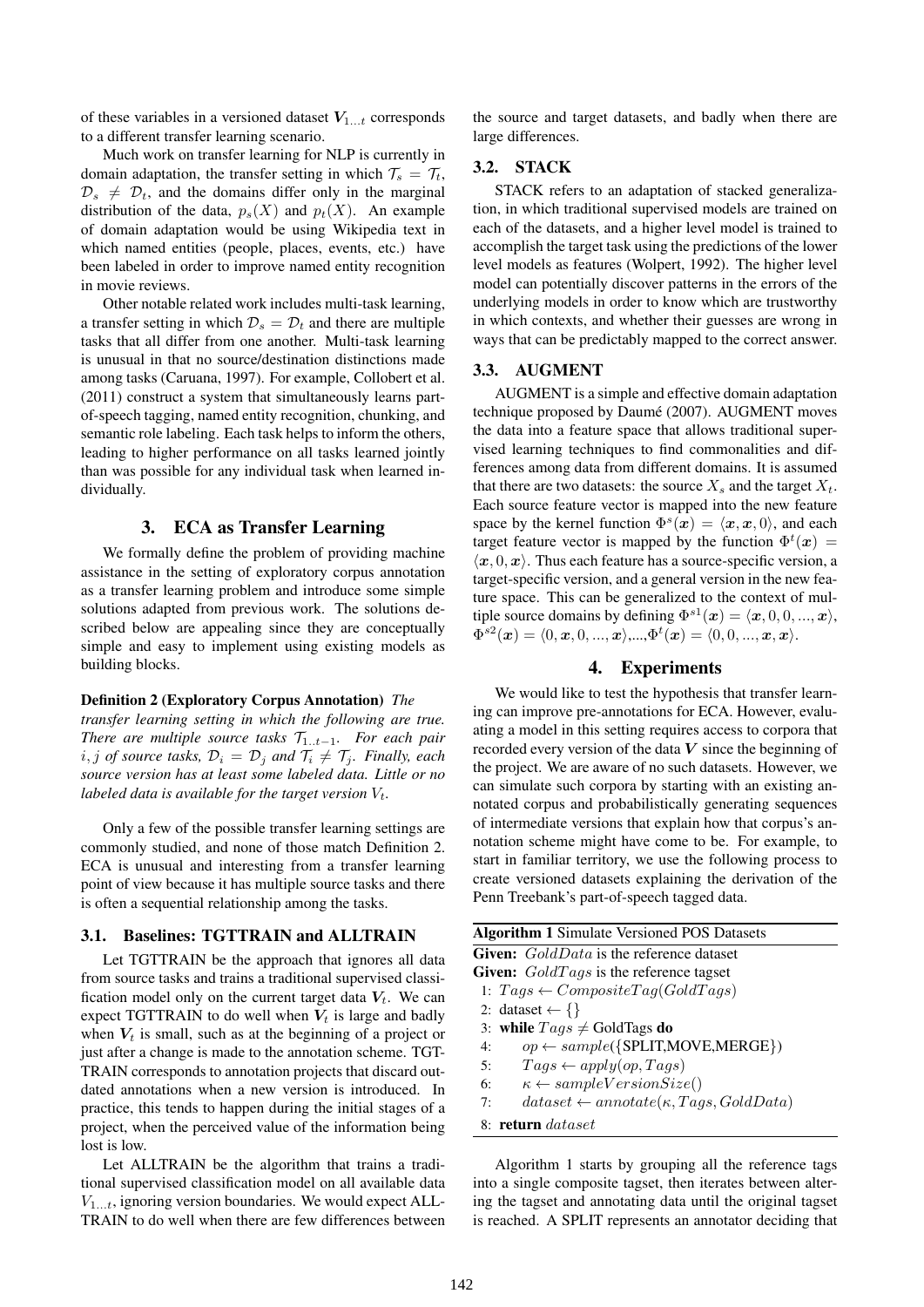the largest composite tag in the tagset is too broad and dividing it. A MERGE represents an annotator deciding that the distinctions between two tags are too fine and lumping them together. A MOVE represents an annotator moving one of the reference tags out of one composite tag and into another; in other words, deciding that a set of words that was previously labeled as something would be better labeled something else.

In order to be linguistically reasonable, splits are determined by finding a min-cut in the graph of reference tags, where reference tags are connected with strong adhoc weights if they are in the same family of tags (e.g., nouns, verbs, punctuation, etc), and weak weights otherwise. Merges and moves are chosen by sampling from a distribution over reference tag pairs where pairs that are identified by the Penn Treebank tagging guidelines as confusable (25 of these) or very confusable (9 of these) are more probable (Santorini, 1990).

Finally,  $sampleVersionSize()$  is implemented by hypothesizing that annotation projects alternate between small annotation batches for development and large batches for production approaching the size of the desired corpus, N, as the tagset converges on the reference set. The final mix favors development mode, since production mode involves heavy costs in the later stages (Figure 2).



**(a) Development: Noisy Gaussian**

Figure 2: Example draws from  $sampleVersionSize()$ 

This simulated data is clearly not ideal, and we and are actively working on developing real-world ECA data based on annotation projects we are involved in (Felt et al., In Press). However, in the meantime, simulated data allows us to make cautious observations about the characteristics of the problem and projections about the potential of transfer learning models to improve pre-annotation for ECA.

We used Algorithm 1 to generate 30 diverse datasets, choosing values for the simulation parameters at random. We used maximum-entropy Markov models ("maxent taggers") with standard features (Toutanova et al., 2003) to implement the transfer algorithms described in Section 3.. Figure 3 shows the learning curve of each algorithm on a single dataset. TGTTRAIN's learning curve shows deep valleys at each version transition, because it is equivalent to beginning an entirely new learning curve at the beginning of each version. ALLTRAIN, on the other hand, shows a much smoother pattern. Using old data allows it to avoid the valleys seen in TGTTRAIN, but hurts its ability to reach high peaks quickly. STACK and AUGMENT both have peaks similar to TGTTRAIN, but manage to recover more quickly from version changes and avoid the low valleys.

|                 | Heldout<br><b>AAUC</b> | Train<br>Secs | Eval<br>Secs |
|-----------------|------------------------|---------------|--------------|
| <b>TGTTRAIN</b> | 225.4                  | 0.2           | 0.003        |
| <b>ALLTRAIN</b> | 218.0                  | 77            | 0.004        |
| <b>STACK</b>    | 240.3                  | 6.5           | 0.046        |
| <b>AUGMENT</b>  | 246.4                  | 60.9          | 0.006        |

Table 1: Bolded accuracies are significantly (p-val $< 0.01$ ) better than non-bolded competitors. Underlined times are significantly ( $p$ -val $(0.01)$ ) worse than non-underlined competitors. AAUC is averaged over 30 datasets. "Train Secs" means model training time averaged over all datasets. "Eval Secs" means average seconds to infer the labeling of a single sentence.

Because we are interested in a model that performs well at all stages of the ECA process, we need to compare entire learning curves rather than just final accuracy. A natural summary statistic for the quality of a learning curve is average area under the curve (AAUC). An accurate estimate of AAUC requires good resolution on the learning curve, so we evaluate between 500 and 1000 points on each learning curve, sampling more densely around version transitions. In Table 1 we report the average AAUC of each algorithm over all the simulated datasets, along with model timing statistics.

STACK and AUGMENT significantly outperform both TGTTRAIN and ALLTRAIN. Notice that AUGMENT is particularly slow to train, since its feature space has been expanded linearly in  $K$ , the number of versions. STACK is unusually slow at inference time, since it must solicit predictions from K subordinate models as features. The fact that TGTTRAIN was relatively easy to beat is encouraging, suggesting that there is room for more sophisticated transfer learning to make significant improvements over the baseline approach.

#### 5. Conclusions and Future Work

We have described the problem of providing automatic assistance to annotators working in exploratory settings. We have argued that this problem should be regarded as a transfer learning problem, and shown that existing transfer learning techniques can be adapted to significantly improve the quality of pre-annotations in simulated exploratory partof-speech tagging. Corpus annotators working in novel an-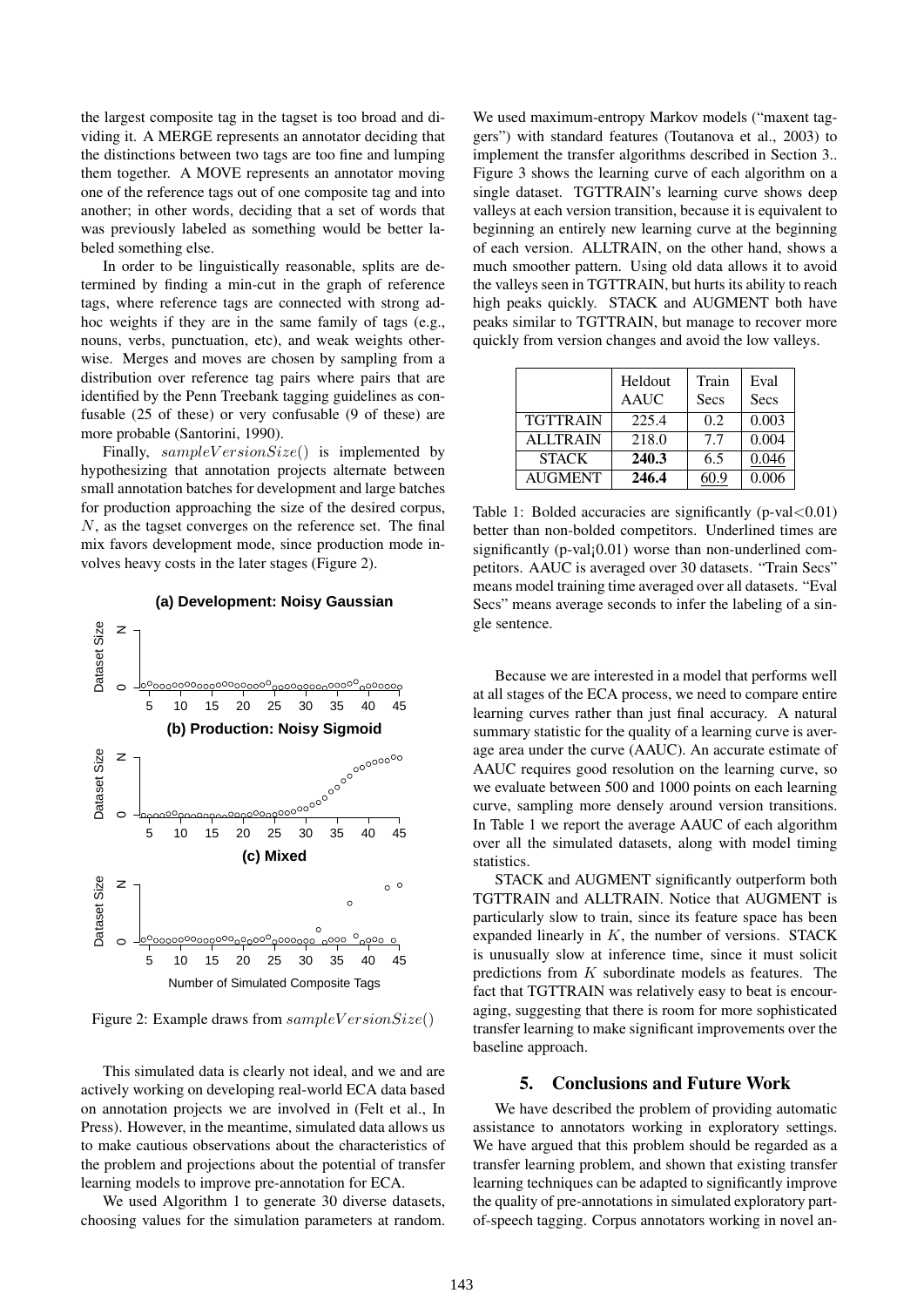

Figure 3: An example learning curve for each algorithm on the same dataset.

notation domains should be encouraged by these results and by the existence of a rich body of transfer learning work to draw on.

We plan to develop models that leverage the sequential nature of the versions. We also plan to apply the insights developed in this paper to improve pre-annotations for annotators engaged in real-world annotation projects. Finally, in order to apply these techniques seamlessly in annotation projects, it would be beneficial to discover a way of learning to automatically identify the boundaries between versions so that annotators need not manually identify annotation scheme changes.

## 6. References

- Bird, S. and Simons, G. (2003). Seven Dimensions of Portability for Language Documentation and Description. *Language*, pages 557–582.
- Caruana, R. (1997). Multitask learning. *Machine learning*, 28(1):41–75.
- Chiou, F.-D., Chiang, D., and Palmer, M. (2001). Facilitating Treebank Annotation Using a Statistical Parser. In *Proceedings of the First International Conference on Human Language Technology Research*, pages 1–4.
- Church, K. W. (1988). A Stochastic Parts Program and Noun Phrase Parser for Unrestricted Text. In *Proceedings of the Second Conference on Applied Natural Language Processing*, pages 136–143. Association for Computational Linguistics.
- Collobert, R., Weston, J., Bottou, L., Karlen, M., Kavukcuoglu, K., and Kuksa, P. (2011). Natural language processing (almost) from scratch. *The Journal of Machine Learning Research*, 12:2493–2537.
- Crystal, D. (2002). *Language Death*. Cambridge University Press.
- Culotta, A. and McCallum, A. (2005). Reducing Labeling Effort for Structured Prediction Tasks. In *Proceedings of the 20th Conference on Artificial Intelligence*, pages 746–751. AAAI.